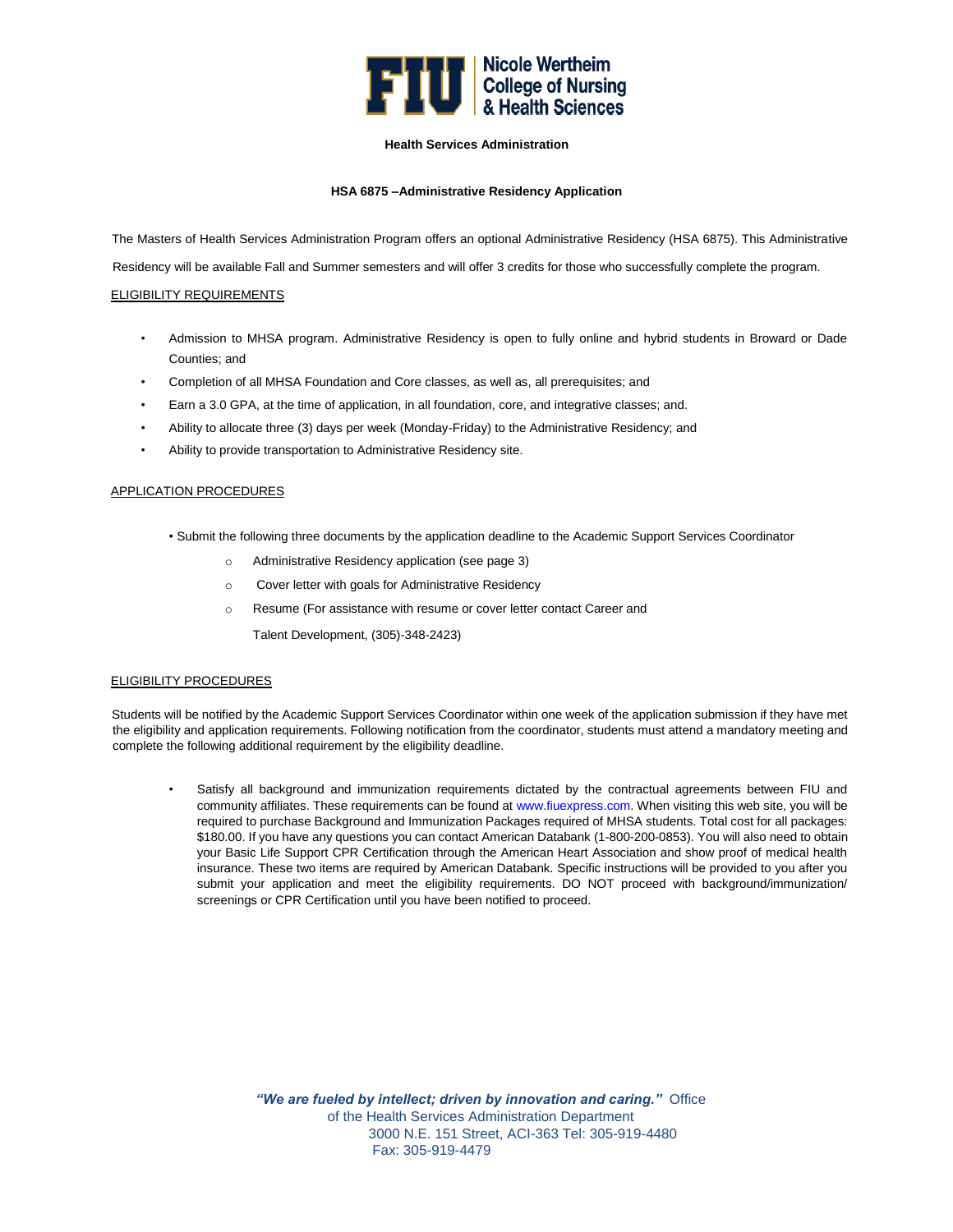

| Administrative<br><b>Residency Semester</b> | <b>Application Deadline</b> | <b>Eligibility Deadline</b> |
|---------------------------------------------|-----------------------------|-----------------------------|
| Fall                                        | Mav 1 <sup>st</sup>         | July 1 <sup>st</sup>        |
| Summer                                      | January 1 <sup>st</sup>     | March 1 <sup>st</sup>       |

FAILURE TO ADHERE TO THE ABOVE DEADLINES WILL RESULT IN ADMINISTRATIVE RESIDENCY INELIGIBILTY

#### Information about the Administrative Residency:

- Instructed by Clinical Education Coordinator
- A total of 240 hours will need to be completed during a semester at the placement facility. In a 16 week semester this amounts to approximately 15 hours per week. In a 12 week semester this amounts to approximately 20 hours per week.
- You will be assigned to a preceptor at the placement facility and will also have a MHSA Faculty contact that you will have regular communications and on-site meetings with.
- The student will be required to develop Goals and Objectives to achieve during the Administrative Residency and will provide weekly reports summarizing progress.
- Enrolled students will also develop a portfolio pertaining to the Administrative Residency that will summarize all completed activities.
- HSA 6875 is a pass/fail course.

 There are no permits required for enrollment in HSA 6875. Enrollment will be processed upon completion of all application and eligibility procedures and verification of completion of Foundation/Core classes based on your plans to enroll in HSA 6875, please contact your advisor. Any questions regarding Administrative Residency course expectations may be directed to Clinical Education Coordinator, (305)-919-4468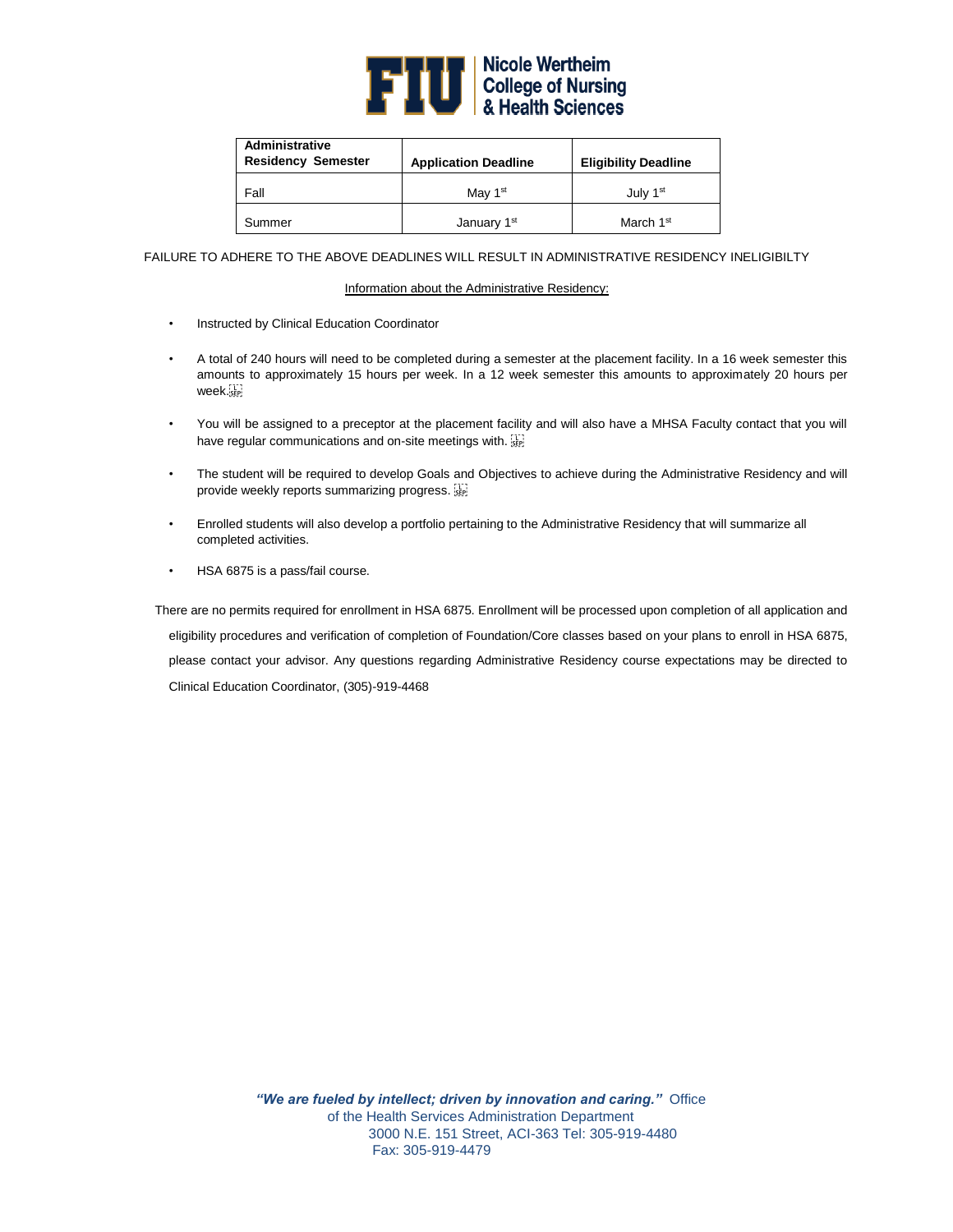

## **HSA 6875 – Administrative Residency Application**

|                                         |                                                                                                                                        | Date: the contract of the contract of the contract of the contract of the contract of the contract of the contract of the contract of the contract of the contract of the contract of the contract of the contract of the cont |  |
|-----------------------------------------|----------------------------------------------------------------------------------------------------------------------------------------|--------------------------------------------------------------------------------------------------------------------------------------------------------------------------------------------------------------------------------|--|
|                                         | Panther ID: ________________________Email: ____________________________Phone (C) #____________________________                         |                                                                                                                                                                                                                                |  |
|                                         | Semester/Year you plan on enrolling in HSA 6875__________________________________                                                      |                                                                                                                                                                                                                                |  |
|                                         | Have you completed ALL Foundation and Core classes: _____ YES ____ NO If NO, what classes are you missing and when do you              |                                                                                                                                                                                                                                |  |
|                                         | plan on taking? If you completed the course place the final grade you received in the blank following the course. If not, indicate the |                                                                                                                                                                                                                                |  |
| semester you intend to take the course. |                                                                                                                                        |                                                                                                                                                                                                                                |  |
|                                         | Foundation: HSA 5125 HSA 6185 HSA 6176 HSA 6176                                                                                        |                                                                                                                                                                                                                                |  |
|                                         | Core: HSA 5226 _____________HSA 5455 ___________HSA 6149 HSA 6156 _____________HSA 6186 ___________                                    |                                                                                                                                                                                                                                |  |
|                                         | HSA 6187 ______________HSA 6197 _______________HSA 6205 ______________HSA 6175_____________                                            |                                                                                                                                                                                                                                |  |

*Due to limited placement space, this competitive Administrative Residency course cannot accept all applicants that meet the requirements.* 

HSA 6426 \_\_\_\_\_\_\_\_\_\_\_ HSA 6759 \_\_\_\_\_\_\_\_\_\_\_\_ HSA 6930 \_\_\_\_\_\_\_\_\_\_\_\_ HSA 6717\_\_\_\_\_\_\_\_\_\_\_

*Successful completion of all requirements does not guarantee admission into HSA 6875 - MHSA Administrative Residency .* 

If you should have questions pertaining to the enrollment and completion of all Foundation and Core classes based on your plans to enroll in HSA 4850, please contact your advisor. Any questions regarding program eligibility and application procedures should be directed to the Academic, Support Services Coordinator, Phone: (305)-919-4480

Your signature below is your acknowledgement and agreement to the Program's selection of the residency location and to confirm you are aware you must complete all of the requirements by the provided deadline to ensure residency placement. If you fail to meet this deadline, you are aware that you will not be placed. If you are not placed you will be automatically enrolled in the Masters Research Project Course HSA 6977.

Signature\_

| <b>Print Name</b> |  |
|-------------------|--|
|                   |  |

Date:

OFFICE USE ONLY

*"We are fueled by intellect; driven by innovation and caring."* Office of the Health Services Administration Department 3000 N.E. 151 Street, ACI-363 Tel: 305-919-4480 Fax: 305-919-4479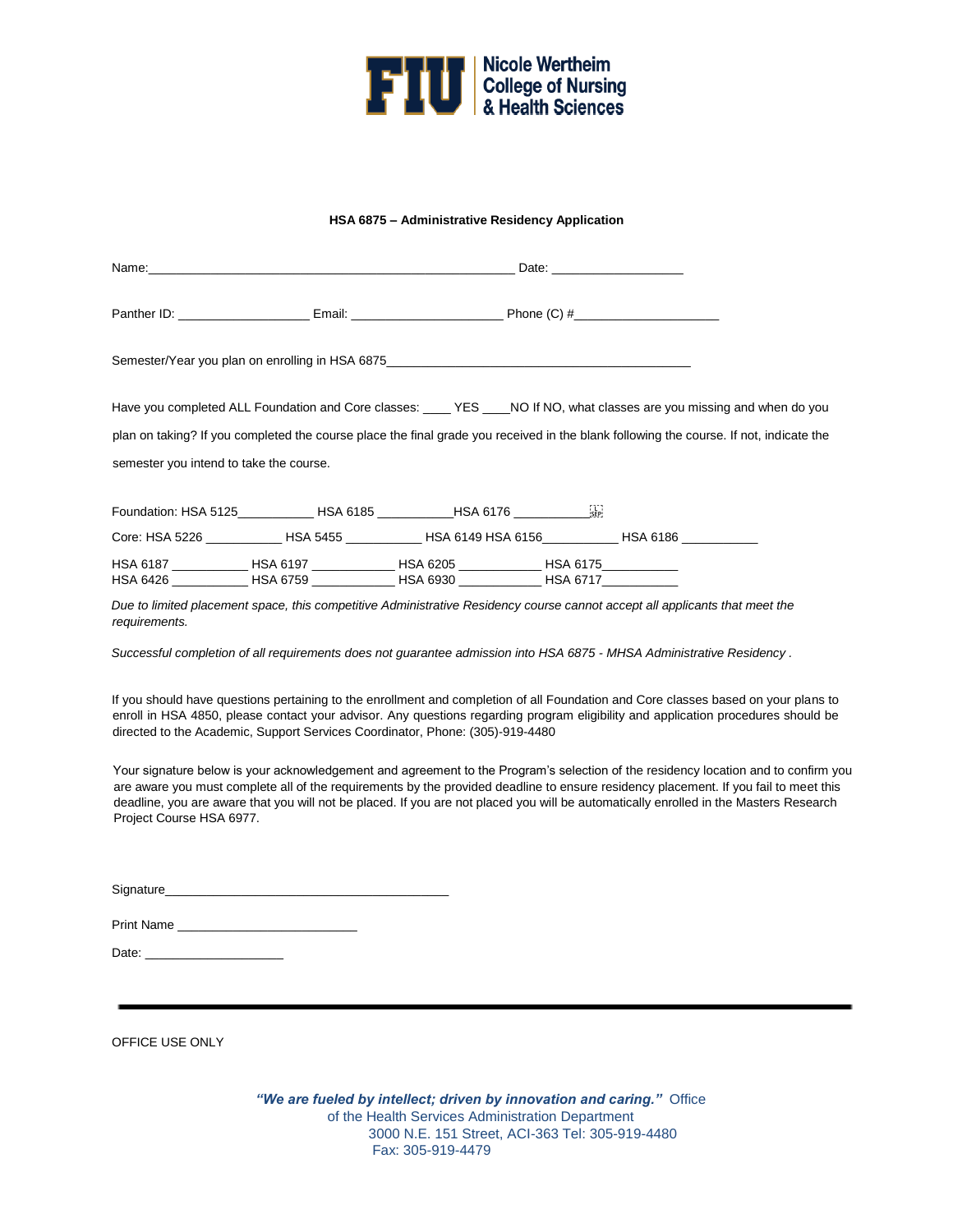

| Background check completed: ______ Yes _____ No Immunizations completed: _____ Yes _____ No Foundation/Core classes |  |  |  |  |  |
|---------------------------------------------------------------------------------------------------------------------|--|--|--|--|--|
| completed: Yes No Foundation/Core GPA:                                                                              |  |  |  |  |  |
|                                                                                                                     |  |  |  |  |  |
| Assigned Organization: Assigned Organization:                                                                       |  |  |  |  |  |

Preceptor: \_\_\_\_\_\_\_\_\_\_\_\_\_\_\_\_\_\_\_\_\_\_\_

10/18/2019